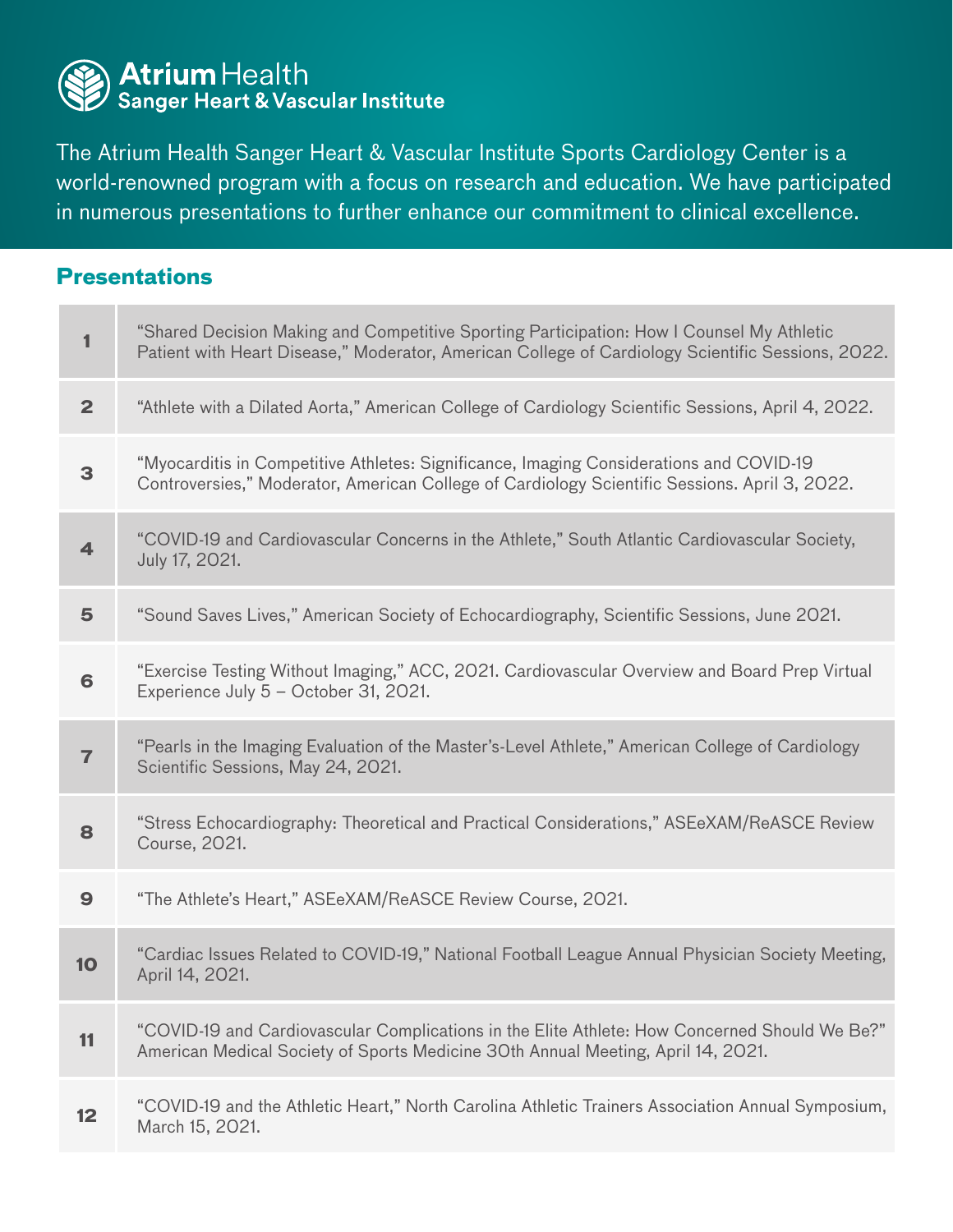| 13 | "Return to Exercise After COVID-19," 49th Annual Southeast American College of Sports Medicine<br>Crossover Lecture, February 19, 2021.                                                                                                 |
|----|-----------------------------------------------------------------------------------------------------------------------------------------------------------------------------------------------------------------------------------------|
| 14 | "COVID-19 and the Return to College Sports," Conference USA Educational Symposium for<br>Student Athletes, August 27, 2020.                                                                                                             |
| 15 | "COVID-19: Considerations for the Athletic Heart," The National Academies of Sciences,<br>Engineering and Medicine. Symposium of the Roundtable on Black Men and Black Women in<br>Sciences, Engineering and Medicine, August 26, 2020. |
| 16 | "Care of the Athletic Heart," Grand Rounds UCLA, July 31, 2020.                                                                                                                                                                         |
| 17 | "Training, Exercise and Sports in the Age of COVID-19," American College of Cardiology, Care of<br>the Athletic Heart: From Elite to Enthusiasts," June 20, 2020.                                                                       |
| 18 | "So You Want to Be a Sports Cardiologist? Conversations with the Experts," American College of<br>Cardiology, "Care of the Athletic Heart: From Elite to Enthusiasts," June 20, 2020.                                                   |
| 19 | "Overview of the Cardiac Care of Elite Athletes," National Basketball Association Athletic Trainers<br>Annual Conference, May 2020.                                                                                                     |
| 20 | "Athletes Heart, How to Separate Abnormal from Supraphysiological," American Society of<br>Echocardiography, Echo Hawaii, January 23, 2020.                                                                                             |
| 21 | "Puzzling Cases to Learn From: Read with the Experts - Athletes Heart vs HCM," American Society<br>of Echocardiography, Echo, Hawaii, January 23, 2020.                                                                                 |
| 22 | "Athlete's Heart," Second International Symposium on Sports Cardiology and Sudden Cardiac<br>Arrest Prevention, Beirut, October 2019.                                                                                                   |
| 23 | "Return to Sports for Athletes with Cardiovascular Disease," Second International Symposium on<br>Sports Cardiology and Sudden Cardiac Arrest Prevention, Beirut, October 2019.                                                         |
| 24 | "What We Know and What We Don't Know About Strenuous Activity and Risk," Care of Aortic<br>Dissection, Cleveland Clinic National Meeting, September 2019.                                                                               |
| 25 | "Should I Have My Child Screened for Heart Disease Before Playing Sports?" Young Presidents<br>Organization Mid-American Regional Retreat, Toronto, September 2019.                                                                     |
| 26 | "Strain in Hypertensive Disease, HCM and the Athlete's Heart," American Society of<br>Echocardiography, Scientific Sessions, Portland, June 2019.                                                                                       |

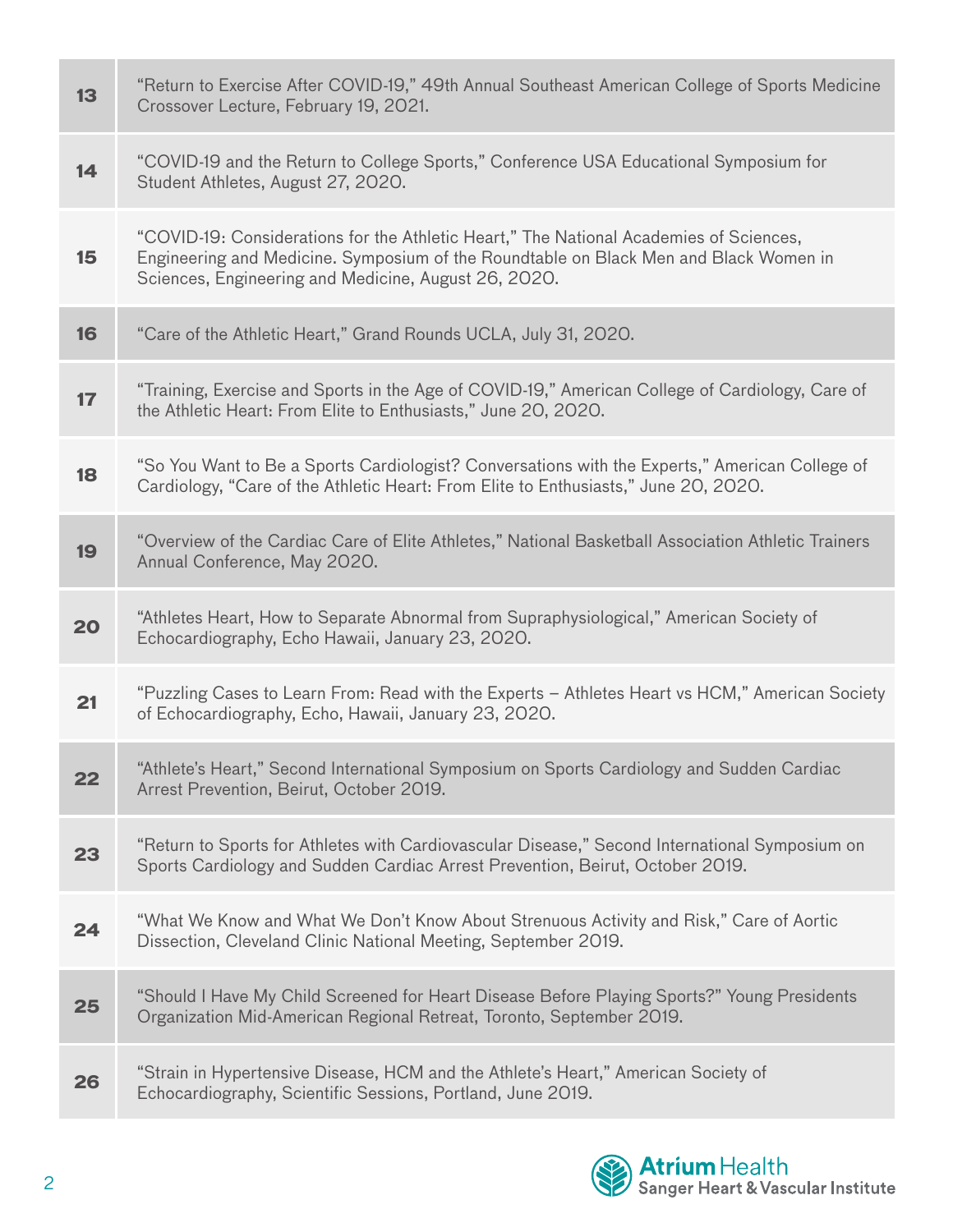| 27 | "Hypertrophic Cardiomyopathy vs Athlete's Heart," American Society of Echocardiography,<br>Scientific Sessions, Portland, 2019.                                               |
|----|-------------------------------------------------------------------------------------------------------------------------------------------------------------------------------|
| 28 | "Advanced Imaging for the Sports Cardiologist," Care of the Athletic Heart, June 20, 2019.                                                                                    |
| 29 | "Case to Stump the Expert," Care of the Athletic Heart, June 20, 2019.                                                                                                        |
| 30 | "When Screening Goes Awry," Care of the Athletic Heart, June 21, 2019.                                                                                                        |
| 31 | "Care of the Athletic Heart," Grand Rounds, Atrium Health, Charlotte NC, May 23, 2019.                                                                                        |
| 32 | "The Athlete with Hypertrophic Cardiomyopathy - A Diagnostic and Management Conundrum,"<br>Peruvian Congress of Cardiology, May 3, 2019.                                      |
| 33 | "Update on Screening Athletes for Subclinical Cardiac Disease," Peruvian Congress of Cardiology,<br>May 3, 2019.                                                              |
| 34 | "Care of the Athletic Heart," Grand Rounds, Rochester General Hospital, October 18, 2018.                                                                                     |
| 35 | "Diet and Exercise for Heart Health; Still Important in 2018?" Young Presidents Organization<br>Mid-American Regional Retreat, Monterey, California, October 11 and 12, 2018. |
| 36 | "Care of the Athletic Heart," Grand Rounds, Cleveland Clinic, Weston, Florida, September 28, 2018.                                                                            |
| 37 | "Echo in the Diagnosis and Management of Cardiomyopathy: Biventricular Dilation," State-of-the-Art<br>Echocardiography, Cleveland, September 15, 2018.                        |
| 38 | "Screening for Sudden Cardiac Death in the Adult Athlete," 3rd Annual Heart Rhythm Care in the<br>21st Century, Cleveland, September 14 and 15, 2018.                         |
| 39 | "Care of the Athlete with Inherited Cardiac Disease," Cardiovascular Genetics and Genomics: The<br>Heart of the Matter, Cleveland, September 13, 2018.                        |
| 40 | "Athlete's Heart vs Hypertrophic Cardiomyopathy: Twins Separated at Birth?" American Society of<br>Echocardiography, June 26, 2018.                                           |
| 41 | "Bicuspid Valve and Aortopathies," Care of the Athletic Heart, American College of Cardiology, Park<br>City, Utah, June 22, 2018.                                             |

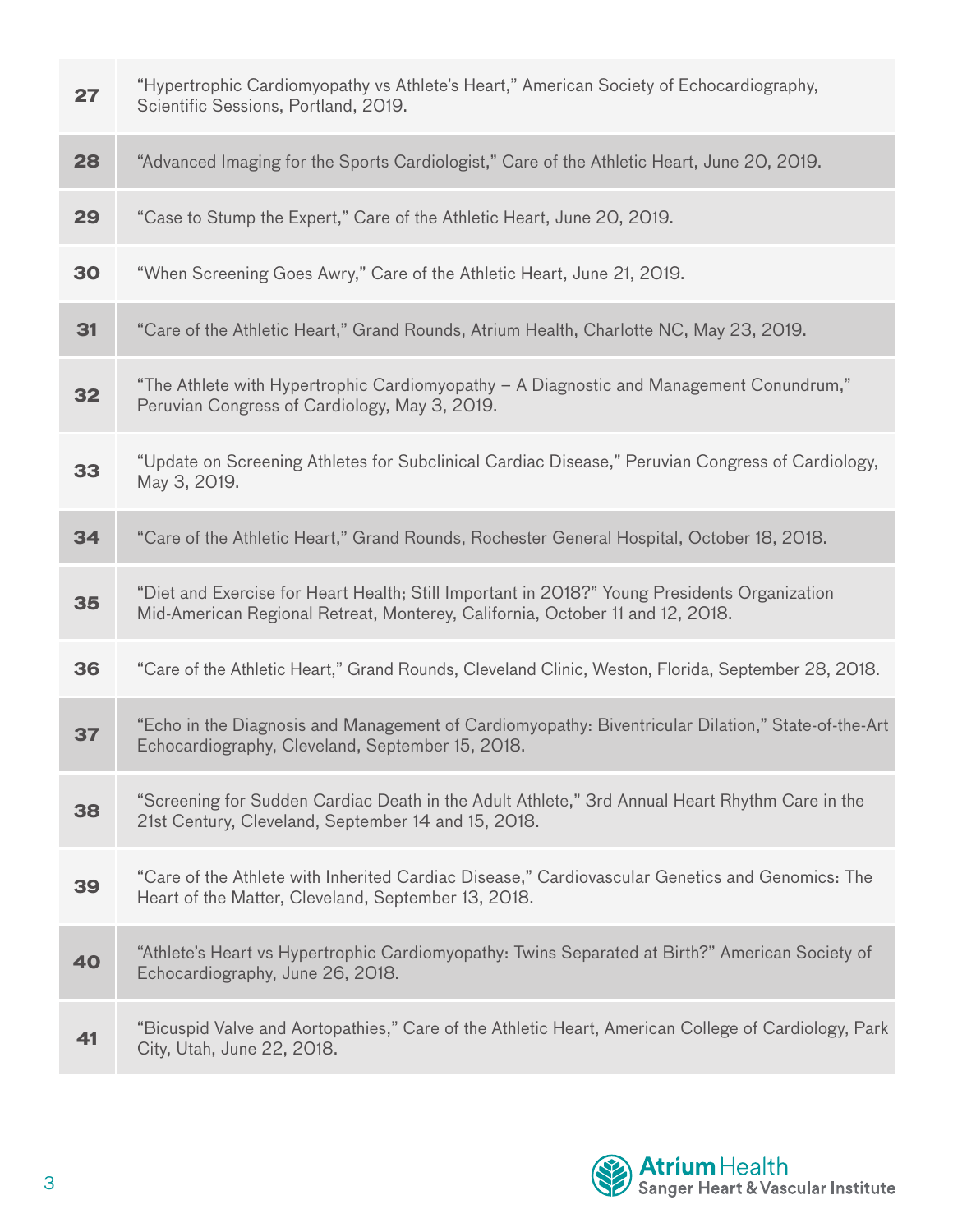| 42 | "Care of the Athletic Heart," Ohio-ACC Spring Summit 2018, March 2018.                                                                                                            |
|----|-----------------------------------------------------------------------------------------------------------------------------------------------------------------------------------|
| 43 | "Screening to Prevent Sudden Cardiac Death in Athletes," Cleveland Clinic Cardiovascular Update<br>2017, Cleveland, October 27, 2017.                                             |
| 44 | "The Athletic Heart," Fundamental to Advanced Echocardiography, Cleveland, September 16, 2017.                                                                                    |
| 45 | "Sports Cardiology: Is it Normal Physiology or Maladaptation?" 18th Annual Intensive review of<br>Cardiology, Cleveland, August 22, 2017.                                         |
| 46 | "The Effect of Athletic Conditioning on the Cardiac Structure and Function," American Society of<br>Echocardiography, Baltimore, June 5, 2017.                                    |
| 47 | "Comparing Strategies for Screening the Elite Athlete," National Basketball Association Cardiology<br>Symposium, Chicago, May 2017.                                               |
| 48 | "The 'Athletic' Heart: Participation Physicals and Screening; Update on Guidelines," Frontline<br>Cardiology 2017: Cardiovascular Care in the Community, Washington DC, May 2017. |
| 49 | "Imaging the Athletes Heart," National Irish Echocardiography Annual Meeting, Galway, Ireland,<br>March 2017.                                                                     |
| 50 | "Imaging the Athletic Heart," National Football League Symposium, Indianapolis, March 1, 2017.                                                                                    |
| 51 | "The Athletic Heart," Fundamental to Advanced Echocardiography, Cleveland, September 17, 2016.                                                                                    |
| 52 | "Separating Athlete's Heart From Hypertrophic Cardiomyopathy," American Society of<br>Echocardiography, Seattle, June 14, 2016.                                                   |
| 53 | "The Need for Sports Cardiology: Challenges in the Management of the Athlete," 16th Annual<br>Intensive Review of Cardiology, Cleveland, August 25, 2015.                         |
| 54 | "Athletes Heart; Shrinking the Grey Zone," Invited Grand Rounds Speaker, Community<br>HealthNetwork, Indianapolis, July 15, 2015.                                                 |
| 55 | "The Athletic Heart," Fundamental to Advanced Echocardiography in 2015, Cleveland, April 19,<br>2015.                                                                             |
| 56 | "Sports Cardiology – Insights from Imaging," 15th Annual Intensive Review of Cardiology,<br>Cleveland, August 23, 2014.                                                           |